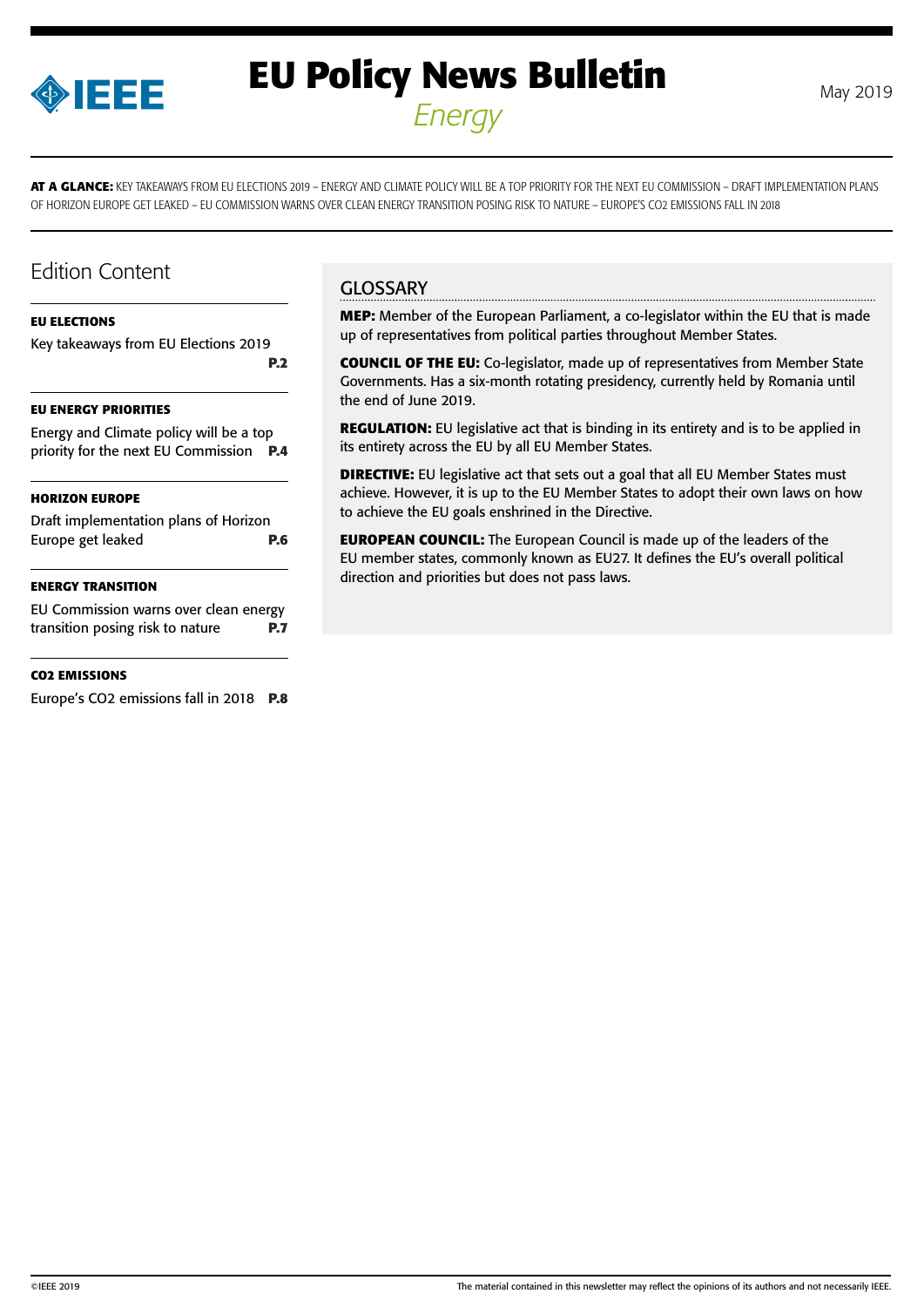### <span id="page-1-0"></span>**EU ELECTIONS**

Key takeaways from EU Elections 2019 **P.2**

### **[EU ENERGY PRIORITIES](#page-3-0)**

[Energy and Climate policy will be a top](#page-3-0)  [priority for the next EU Commission](#page-3-0) **P.4**

### **[HORIZON EUROPE](#page-5-0)**

[Draft implementation plans of Horizon](#page-5-0)  [Europe get leaked](#page-5-0) **P.6**

### **[ENERGY TRANSITION](#page-6-0)**

[EU Commission warns over clean energy](#page-6-0)  [transition posing risk to nature](#page-6-0) **P.7**

### **[CO2 EMISSIONS](#page-7-0)**

[Europe's CO2 emissions fall in 2018](#page-7-0) **P.8**

EU ELECTIONS

# **Key takeaways from EU Elections 2019**



©Shutterstock

On 23-26 May 2019 European citizens elected a new European Parliament, which will be co-legislating along with the Council of the EU the next five years. The first conclusions arising from the last elections are the following:

### **1. Voter turnout rises for first time ever in EU Elections**

The EU28 turnout passed by little the 50% mark, which is an 8% increase from 2014. Since 1979 turnout has been steadily dropping, going from almost 62% in that year, down to a historic low of 42.6% in 2014. Widespread calls to get out the vote, echoed by many business leaders and EU policymakers, clearly worked and young voters in particular responded.

### **2. New reality to find majorities in the Parliament**

The two until now largest groups, the European People's Party (EPP) and the Progressive Alliance of Socialists and Democrats (S&D), fell below 50% for the first time (combined total of only 44%). This means that they will need to adapt to the new reality of trying to find a compromise with the Liberals and Greens to secure a majority and decide on top EU jobs and policies. Together they should command two-thirds of the Parliament and deliver the majority needed. Without the Greens, EPP/S&D/Liberals can only command 58%, which probably will not be enough to secure a comfortable majority.

Therefore, the candidate for Commission President will need to take into account the respective Green and Liberal manifestos. Climate action, fair taxation, a more assertive trade policy (i.e. sign up to the Paris Climate Agreement) can be expected as key priorities.

### **3. Greens and Liberals gain momentum**

Green gains in Germany and France saw the Group reach 70 seats and they will look to influence the EU's future priorities and demand positions of influence. Meanwhile, the new centre Liberal Group, composed by the Alliance of Liberals and Democrats for Europe (ALDE) and other liberal parties such as the French Renaissance or the Romanian USR+ is an untested coalition of newcomers. There will be internal talks ahead to ensure that their new strength – passing the symbolic

If you have any suggestions for content, or would like to know more about IEEE's European Public Policy activities, please contact [eppc@ieee.org](mailto:eppc%40ieee.org?subject=). Thank you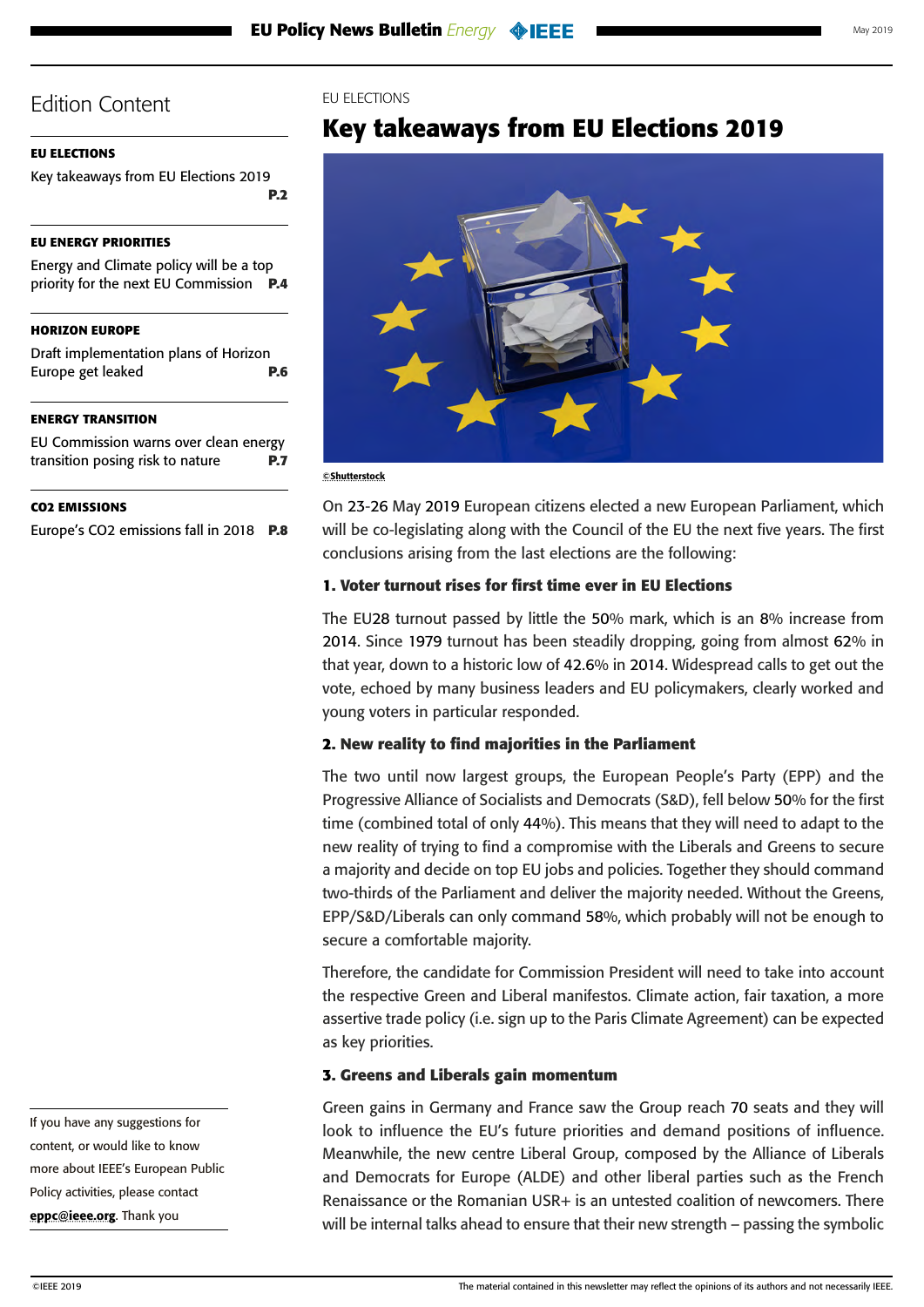### **[EU ELECTIONS](#page-1-0)**

[Key takeaways from EU Elections 2019](#page-1-0) **[P.2](#page-1-0)**

### **[EU ENERGY PRIORITIES](#page-3-0)**

[Energy and Climate policy will be a top](#page-3-0)  [priority for the next EU Commission](#page-3-0) **P.4**

### **[HORIZON EUROPE](#page-5-0)**

[Draft implementation plans of Horizon](#page-5-0)  [Europe get leaked](#page-5-0) **P.6**

### **[ENERGY TRANSITION](#page-6-0)**

[EU Commission warns over clean energy](#page-6-0)  [transition posing risk to nature](#page-6-0) **P.7**

### **[CO2 EMISSIONS](#page-7-0)**

[Europe's CO2 emissions fall in 2018](#page-7-0) **P.8**

100 seat mark- is not diluted by internal disputes. However, they will no longer accept being side-lined and will expect, as the Greens, positions and influence to match their increased numbers.

### **4. Eurosceptics do well but no breakthrough**

As expected, Eurosceptics saw remarkable results in France and Italy, with Rassemblement National recording a victory over Renaissance (even though they actually lost a seat) and Lega Norte dominating in Italy. Poor results in Germany, Denmark, Netherlands and Spain will have reduced any thoughts of a major breakthrough of an Eurosceptic super group. This will mean that their influence on the day-to-day operation of the Parliament and its committees will remain limited.

### **5. Brexit on the EU's future agenda?**

The combination of 29 Brexit Party MEPs and an expected more hard line UK Prime Minister will concentrate the minds of EU leaders on how they can possibly avoid the UK situation negatively influencing the EU's future agenda. In case the UK leaves at the end of October 2019 as planned, the Parliament will revert to its revised size of 705 MEPs.

In terms of next steps, Parliament's group leaders will meet in the coming days to demand negotiations with Donald Tusk to ensure EU leaders take account of the results ahead with the Commission nomination process. The European Council is expected to agree a nomination by its next meeting on 20-21 June 2019.

**(Source: Interel)**

If you have any suggestions for content, or would like to know more about IEEE's European Public Policy activities, please contact

[eppc@ieee.org](mailto:eppc%40ieee.org?subject=). Thank you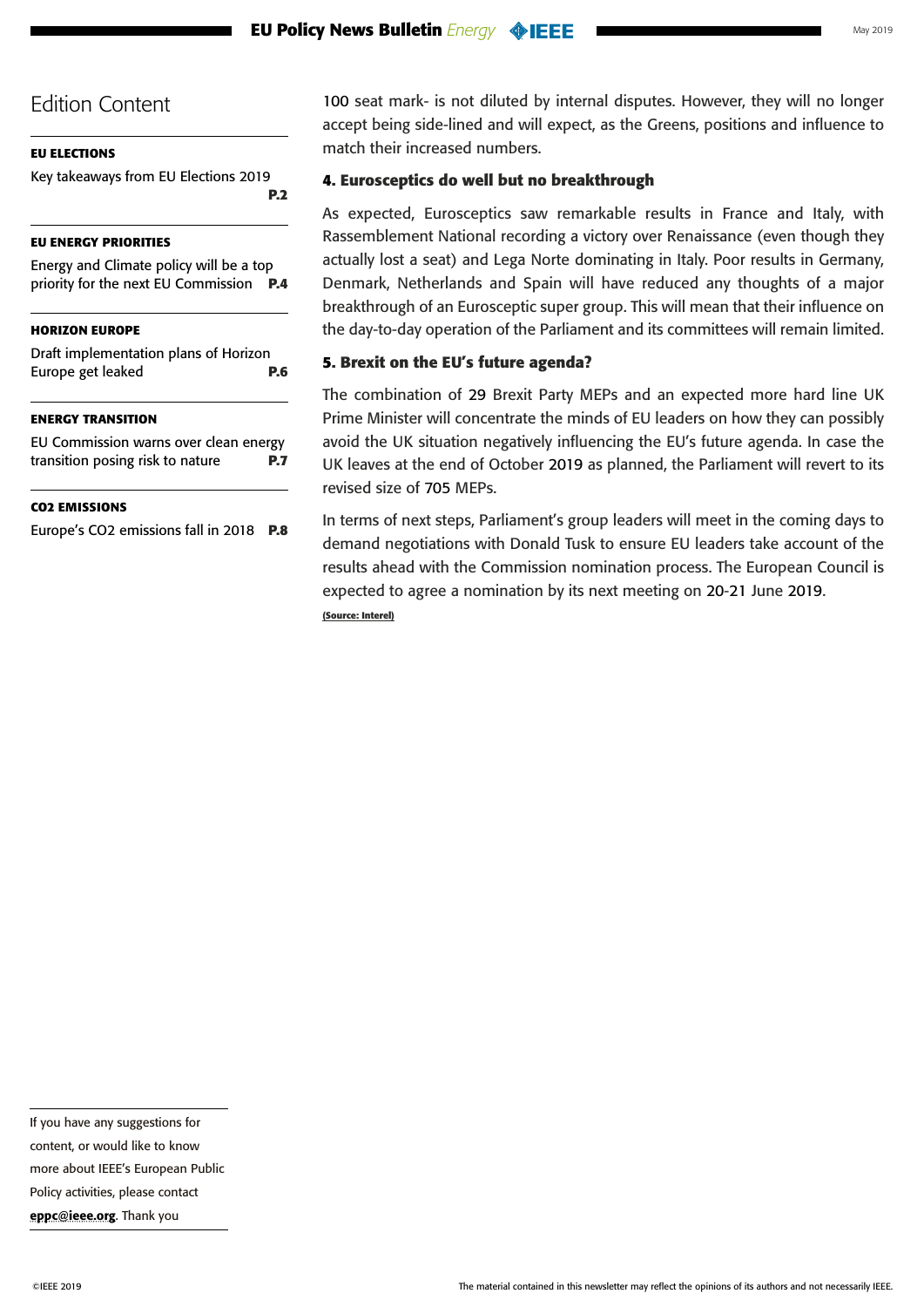### <span id="page-3-0"></span>**[EU ELECTIONS](#page-1-0)**

[Key takeaways from EU Elections 2019](#page-1-0) **[P.2](#page-1-0)**

### **EU ENERGY PRIORITIES**

Energy and Climate policy will be a top priority for the next EU Commission **P.4**

### **[HORIZON EUROPE](#page-5-0)**

[Draft implementation plans of Horizon](#page-5-0)  [Europe get leaked](#page-5-0) **P.6**

### **[ENERGY TRANSITION](#page-6-0)**

[EU Commission warns over clean energy](#page-6-0)  [transition posing risk to nature](#page-6-0) **P.7**

### **[CO2 EMISSIONS](#page-7-0)**

[Europe's CO2 emissions fall in 2018](#page-7-0) **P.8**

EU ENERGY PRIORITIES

## **Energy and Climate policy will be a top priority for the next EU Commission**



#### ©Shutterstock

On 9 May 2019 at the EU **summit in Sibiu** (Romania), EU leaders set their 10 commitments for EU future policies in a high-level [declaration](https://www.consilium.europa.eu/en/press/press-releases/2019/05/09/the-sibiu-declaration/). This declaration was meant to set the ground for the future work of the next EU Commission. Amongst the top priority topics, EU policymakers stressed the need for ambitious energy and climate policies for the next Commission's term (2019-2024).

The current Commission is already prioritising that EU leaders endorse this year the EU's 2050 strategy aiming at cutting emissions to net zero by 2050. The strategy is now being discussed by EU countries and will be on the agenda of the European Council in June 2019 as well as in the fall and winter. After it is supported by EU leaders, It will be up to the next Commission to propose detailed legislation to implement the 2050 strategy.

In this regard, eight EU countries — Belgium, Denmark, France, Luxembourg, the Netherlands, Portugal, Spain and Sweden  $-$  later joined by Latvia, signed a *joint* [paper](https://www.euractiv.com/wp-content/uploads/sites/2/2019/05/Non-paper-Climate-FR-SE-PT-DK-LU-ES-NL-BE.pdf) calling on the EU to cut greenhouse gas emissions to net zero "by 2050 at the latest.". Nevertheless, some climate groups have voiced regret over Germany not joining this call, as it is the responsible for 21% of CO2 emissions. The names of Poland and Italy, both contributing around a tenth of Europe's GHG output, are also missing.

Meanwhile, Commission President Juncker said in a speech on 9 May 2019 that that the EU should "concentrate on immediate and urgent" climate policies for 2030 rather than a proposed 2050 target defended by the nine EU countries. The current 2030 goal is a 40% emissions reduction target, which the Commission's own analysis has shown should be reached easily. Updated Commission figures, **[published](https://ec.europa.eu/info/news/commission-welcomes-council-adoption-new-rules-renewable-energy-energy-efficiency-and-governance-2018-dec-04_en)** last year after the adoption of new EU laws on renewables and energy efficiency, suggested that at least 45% will be achieved. MEPs already **[agreed](http://www.europarl.europa.eu/news/en/press-room/20190220IPR27659/meps-urge-the-eu-to-lead-the-way-to-net-zero-emissions-by-2050)** in March 2019 that the 2030 goal should be increased to at least 55%.

Moreover, the Commission is looking at setting tax policies that help promote a shift to renewables, energy efficiency measures and a circular economy. In that regard, Commission officials are currently preparing groundwork for an EU energy tax that

If you have any suggestions for content, or would like to know more about IEEE's European Public Policy activities, please contact [eppc@ieee.org](mailto:eppc%40ieee.org?subject=). Thank you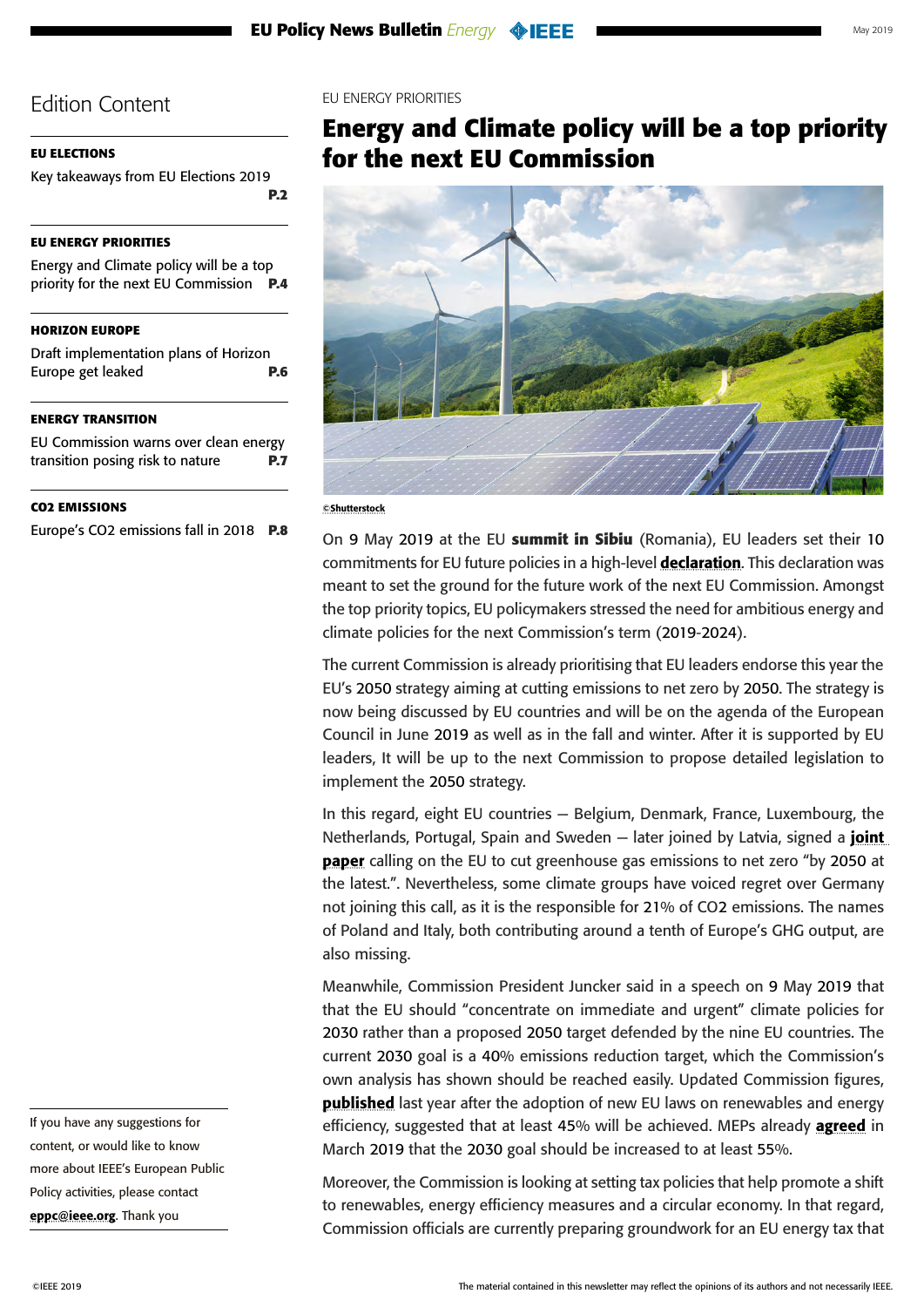### **[EU ELECTIONS](#page-1-0)**

[Key takeaways from EU Elections 2019](#page-1-0) **[P.2](#page-1-0)**

### **[EU ENERGY PRIORITIES](#page-3-0)**

[Energy and Climate policy will be a top](#page-3-0)  [priority for the next EU Commission](#page-3-0) **P.4**

### **[HORIZON EUROPE](#page-5-0)**

[Draft implementation plans of Horizon](#page-5-0)  [Europe get leaked](#page-5-0) **P.6**

### **[ENERGY TRANSITION](#page-6-0)**

[EU Commission warns over clean energy](#page-6-0)  [transition posing risk to nature](#page-6-0) **P.7**

### **[CO2 EMISSIONS](#page-7-0)**

[Europe's CO2 emissions fall in 2018](#page-7-0) **P.8**

the next Commission can propose to help tackle climate change. The evaluation, which is meant to examine how EU governments tax energy in their own countries and suggesting ways to harmonize the bloc's rules is due to be finished by July 2019.

Intelligence also suggests that the next Commission will present a major legislative reform to the EU's gas rules in 2020. This is meant to establish new rules for a growing share of decarbonized gas in the EU's energy mix. Industry's response is to advocate for greener gas — biomethane, renewable hydrogen, gas formed by burning solid biomass and gas from renewable power (known as power-to-gas). Natural gas is expected to be used in the medium term, but looking at the long term, the Commission might consider setting a green gas target in its upcoming Clean Energy package to stimulate investments.

**(Source: Euractiv + Interel)**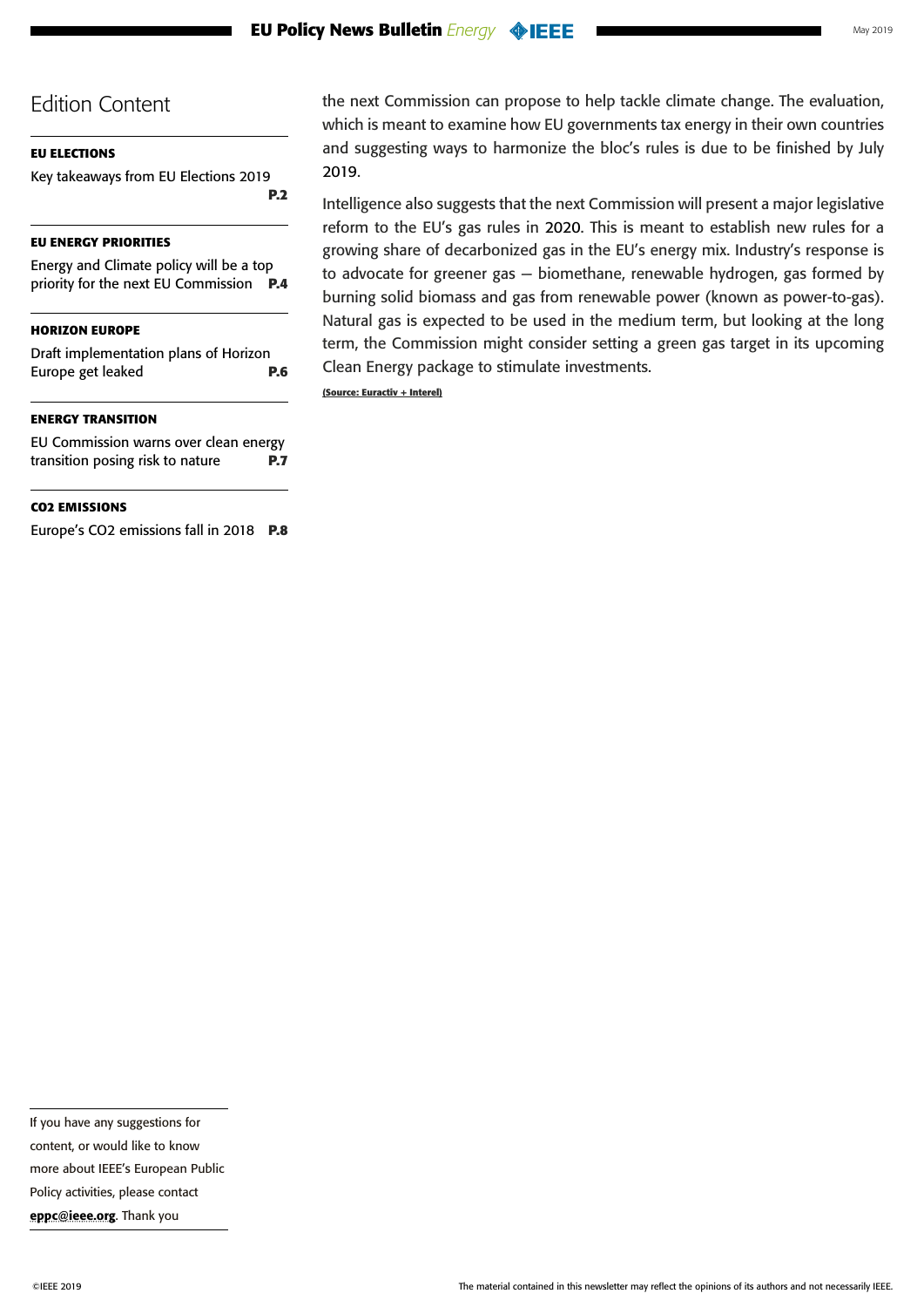### <span id="page-5-0"></span>**[EU ELECTIONS](#page-1-0)**

[Key takeaways from EU Elections 2019](#page-1-0) **[P.2](#page-1-0)**

### **[EU ENERGY PRIORITIES](#page-3-0)**

[Energy and Climate policy will be a top](#page-3-0)  [priority for the next EU Commission](#page-3-0) **P.4**

### **HORIZON EUROPE**

Draft implementation plans of Horizon Europe get leaked **P.6**

### **[ENERGY TRANSITION](#page-6-0)**

[EU Commission warns over clean energy](#page-6-0)  [transition posing risk to nature](#page-6-0) **P.7**

### **[CO2 EMISSIONS](#page-7-0)**

[Europe's CO2 emissions fall in 2018](#page-7-0) **P.8**

### HORIZON EUROPE

# **Draft implementation plans of Horizon Europe get leaked**

The EU is considering supporting new industry-led research partnerships on space, batteries and sustainable farming under Horizon Europe from 2021 onwards, according to a draft **[document](https://g8fip1kplyr33r3krz5b97d1-wpengine.netdna-ssl.com/wp-content/uploads/2019/05/SKM_C45819051616490.pdf)** leaked in May 2019.

Many of the 44 partnerships listed in the document map closely to existing highprofile initiatives under the current EU research program – Horizon 2020, such as the Innovative Medicines Initiative and projects on high-performance computing and clean aviation. The draft dated on 29 April, which contains a list of nine initiatives on climate, energy and mobility could change significantly before the program starts in January 2021. The European Commission has started planning for the first four years of Horizon Europe after the EU institutions [signed off](http://www.europarl.europa.eu/doceo/document/TA-8-2019-0395_EN.pdf) the legislation in April 2019.

A second leaked **[document](https://g8fip1kplyr33r3krz5b97d1-wpengine.netdna-ssl.com/wp-content/uploads/2019/05/SKM_C45819051617360.pdf)** contains first details of how the EU will allocate money from 2021 to 2024 across all topics, including health, digital industry, energy and mobility, and food and the bioeconomy. The non-paper, dated on 8 May, is part of a strategic planning process setting out which topics will benefit from EU funding and it is being circulated for feedback from EU national governments.

The Horizon Europe program will be one of the biggest under the EU's next longterm budget. The Commission proposed spending €83.5 billion over the seven years of the period 2021-2027, and the European Parliament wanted to raise that to €120 billion. The final amount will be discussed and decided by the Council of the EU after the summer.

**(Source: Politico Pro + Interel)**

If you have any suggestions for content, or would like to know more about IEEE's European Public Policy activities, please contact

[eppc@ieee.org](mailto:eppc%40ieee.org?subject=). Thank you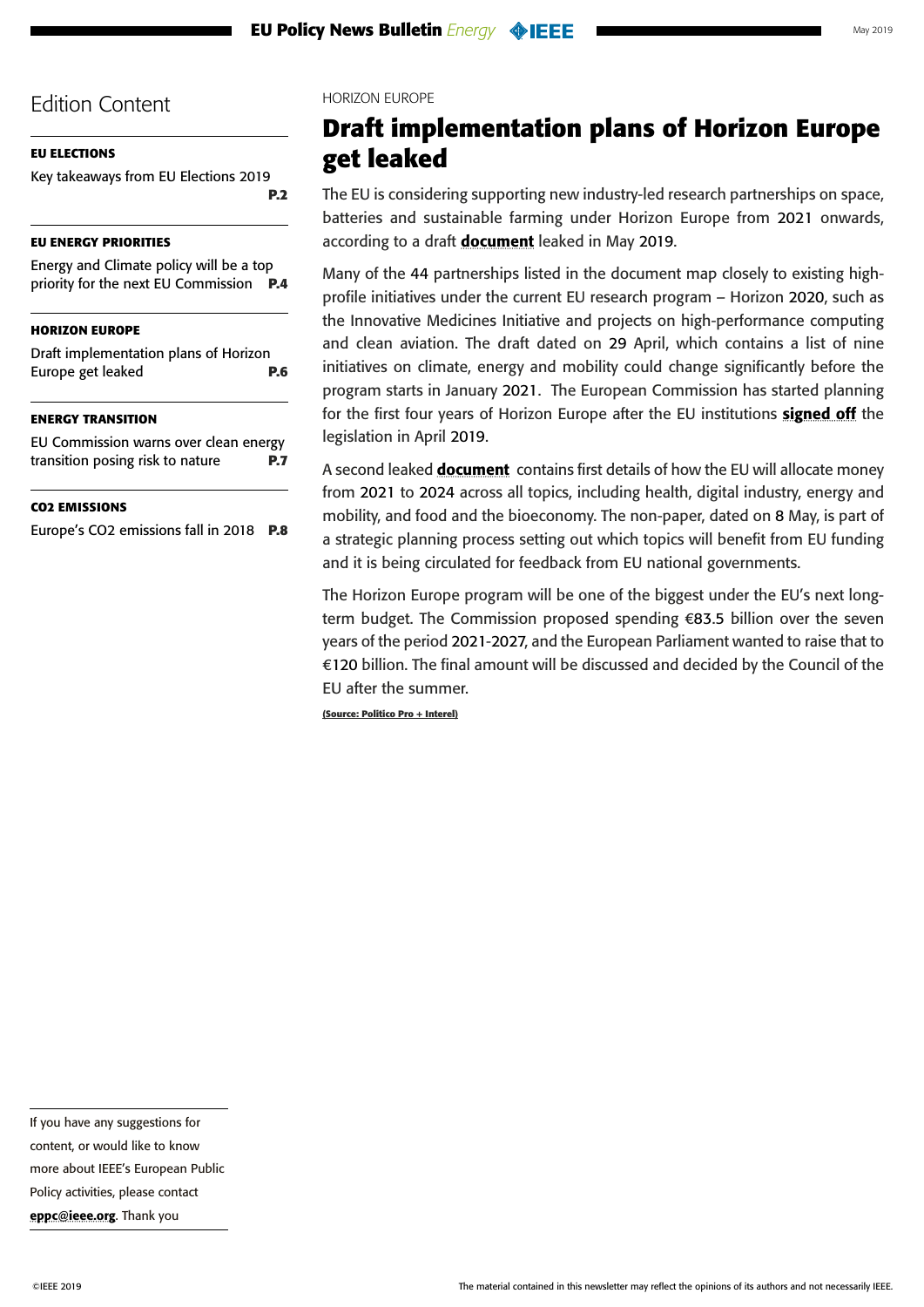### <span id="page-6-0"></span>**[EU ELECTIONS](#page-1-0)**

[Key takeaways from EU Elections 2019](#page-1-0) **[P.2](#page-1-0)**

### **[EU ENERGY PRIORITIES](#page-3-0)**

[Energy and Climate policy will be a top](#page-3-0)  [priority for the next EU Commission](#page-3-0) **P.4**

### **[HORIZON EUROPE](#page-5-0)**

[Draft implementation plans of Horizon](#page-5-0)  [Europe get leaked](#page-5-0) **P.6**

### **ENERGY TRANSITION**

EU Commission warns over clean energy transition posing risk to nature **P.7**

### **[CO2 EMISSIONS](#page-7-0)**

[Europe's CO2 emissions fall in 2018](#page-7-0) **P.8**

ENERGY TRANSITION

# **EU Commission warns over clean energy transition posing risk to nature**



©shutterstock

Once a year, the European Commission organises the EU Green Week, which primarily focuses on addressing challenges for EU environment legislation. This year's edition, which took place on 13-17 May 2019, had a particular emphasis on the implementation of EU environmental laws. The EU Green Week 2019 included events across Europe, with the official opening event on 13 May 2019 and a highlevel summit in Brussels from 15 to 17 May 2019.

Different EU Commission officials participated in the Green Week and discussed the impacts of clean energy solution on the environment. In this regard, Jane Amilhat, Deputy Head of Unit for Networks and Regional initiatives at the Commission's Directorate-General for Energy said that the need for a rapid, large-scale expansion of new energy infrastructure to reach net-zero emissions by 2050 poses a challenge to protected areas. She also acknowledged that EU nature protection laws can slow down clean energy developments.

Nicola Notaro, Head of Unit for Nature Protection at the Commission's Directorate-General for Environment emphasised that the fight against biodiversity loss is as important as the fight against climate change and that legal constraints imposed by the EU's Strategic Environmental Assessment (SEA) Directive and nature protection laws must inform energy decisions. Moreover, Mr Notaro suggested that is key to make maximal use of existing infrastructure is, for example, to replace old wind turbines with more powerful new ones rather than building new wind farms.

At some point of the discussion, Ms Amilhat told participants that the Commission will be launching a study to evaluate the 2013 Trans-European Energy Networks (TEN-E) regulation, which is meant to accelerate priority energy infrastructure projects, with a view to possibly updating it. Local grid operators had called for a review of the Regulation on the grounds that it is mostly focused on large, crossborder infrastructure rather than more decentralised and demand-side projects. The European Parliament also **[supported](http://www.europarl.europa.eu/doceo/document/TA-8-2018-0517_EN.html?redirect)** a review on the negotiations for the Connecting Europe Facility 2021-2027.

**(Source: ENDS Europe)**

If you have any suggestions for content, or would like to know more about IEEE's European Public Policy activities, please contact [eppc@ieee.org](mailto:eppc%40ieee.org?subject=). Thank you